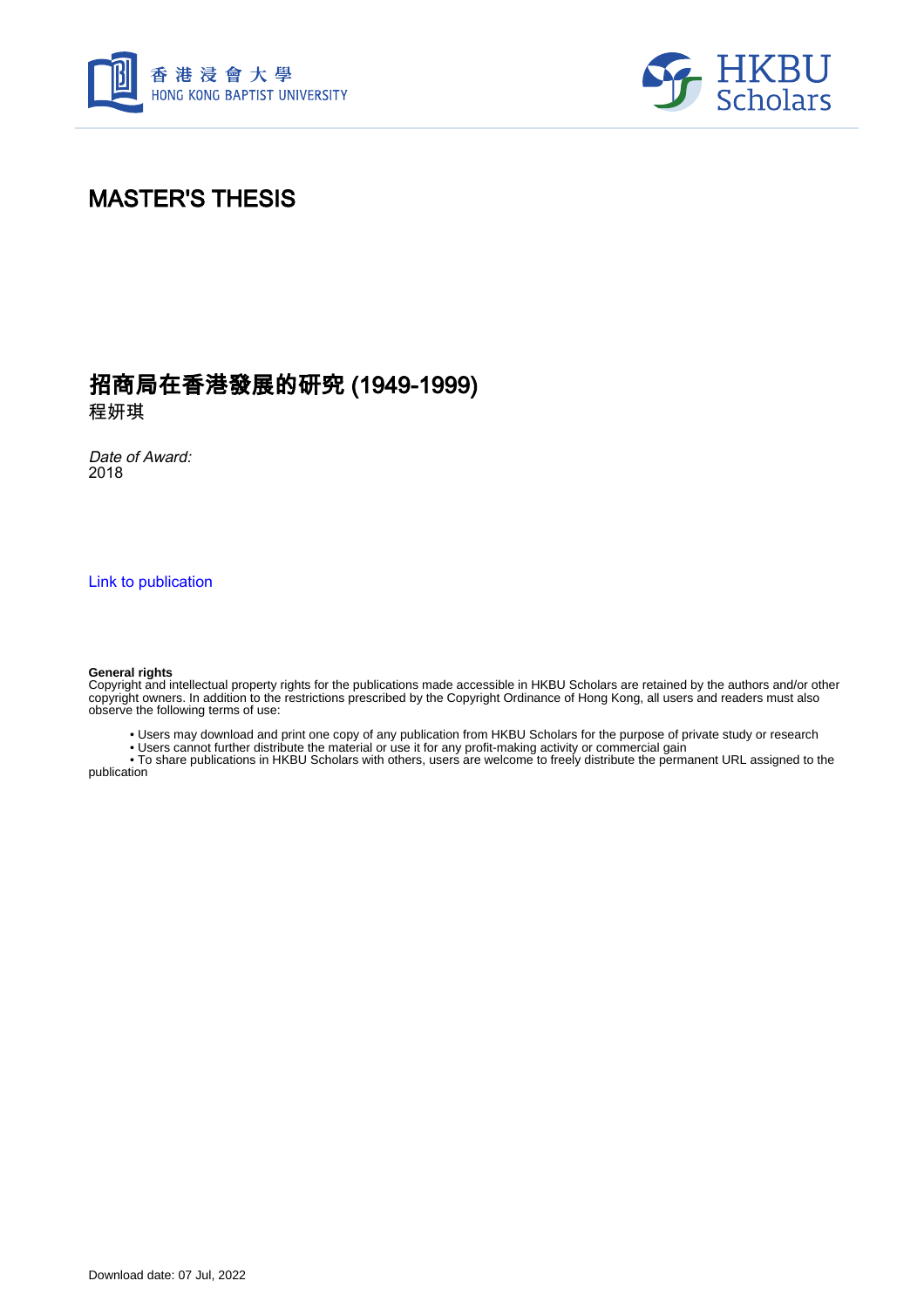提要

在中國近代史上,1872 年(清朝同治十一年)創立的招商局有十分深遠 的影響,其地位是舉足輕重的,相關的探討,也因此成為中國近現代歷史研 究的重要組成部分。本文通過闡述招商局的歷史沿革、重大事件、產業發展, 而以香港招商局起義的背景、經過為主題,進而論述其後香港招商局的發展, 以及 1985 年招商局集團成立後的經營狀況,指出了招商局歷史與中國近代史 和現代史的密切聯繫。此外,還把招商局歷史放在中國近代經濟中,探討其 重要意義,並對如何更深入地開展招商局歷史研究作了思考和建議。

本文總共有六章,每章分為三節。第一章是引言,交代有關研究的情況 和文獻著作等;第二章敘述招商局的發展概況及其歷史分期;第三章闡明 1949年至 1951年間招商局起義的原因和過程,尤其是香港招商局起義的作 用和影響;第四章探討香港招商局的業務及其海內外聯繫,包括 1979 年蛇口 工業區建設的啟動、招商局集團的成立和振興;第五章從管理團隊、機構體 制及核心產業三方面,分析 1949 年至 1999 年間香港招商局的進展情形;第 六章為結論,對香港招商局起義作出歷史評價,申論招商局集團在香港、中 國內地以至國際上的角色和地位,從而展望今後的發展方向。附錄招商局集 團業務架構圖、招商局與香港大事年表。

### 關鍵字: 招商局香港招商局起義招商局集團

ii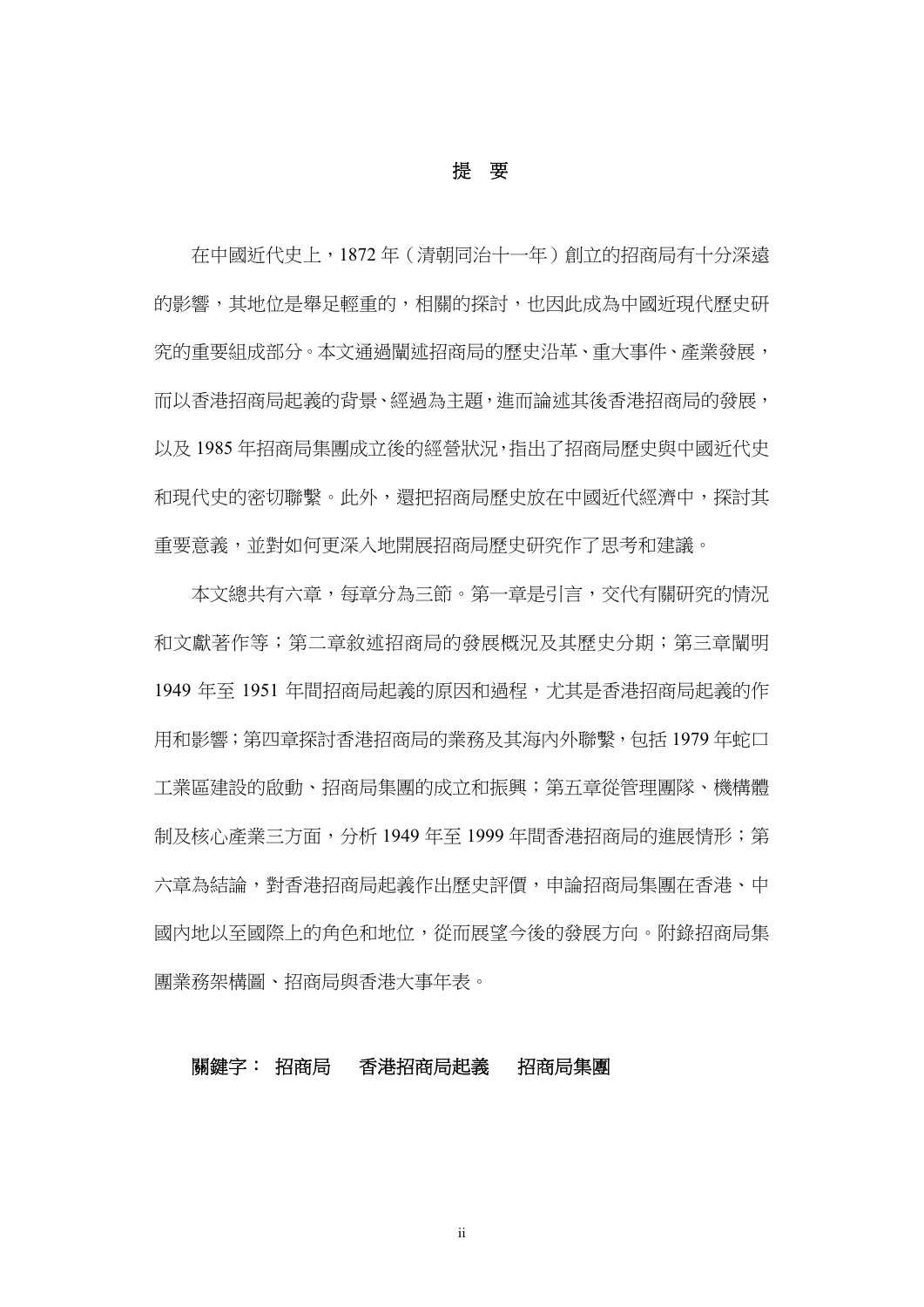#### **Abstract**

 Established in 1872 during late Qing's Westernization Movement, the China Merchants, also known as China Merchants Company (CMC), is a pioneer of China's national industrial and commercial enterprises. Setting up by the means of open stock-recruitment, CMC, as the first ever joint-stock company of China, played an important role in Chinese society. CMC had established China's first merchant fleet, opened China'first bank and insurance company, and along with many start-ups in the shipping industry and other economic areas in China, CMC had become an essential part in the history of modern China.

 Over the past 145 years, CMC and Hong Kong (HK) are closely tied up with each other. CMC has seen its rapid growth thanks to the HK environment, while giving back to the HK society at the same time. In face of the new era, since 1985, China Merchants Group (CMG) sticks to the 'Go Forward with Time, while Sharing the Common Fate with the Nation' belief and aims to 'Push Forward the Progress of Time by the Success in Business', and continues to excel at innovation and efficiency while moving forward.

 Currently, with its headquarters in HK, CMG has carried out business in a number of emerging markets of significant vitality and potential in the region, including those in HK, China Mainland, Southeast Asia and etc. CMG is one of the Big Four Chinese Enterprises in HK. It plays an important role and has an extensive impact on the industrial and commercial sectors internationally. Accordingly, studying the development process and current status of CMG is of great value and significant meaning in the field.

 In previous studies, historical researchers have produced significant findings on areas such as CMC's 'government-supervision and merchant-operation'system, key personnel, business success and failure, etc. This study, based on the existing findings, aims to have a more thorough and in-depth understanding on CMG through further investigation on both old and new aspects. Some attentions was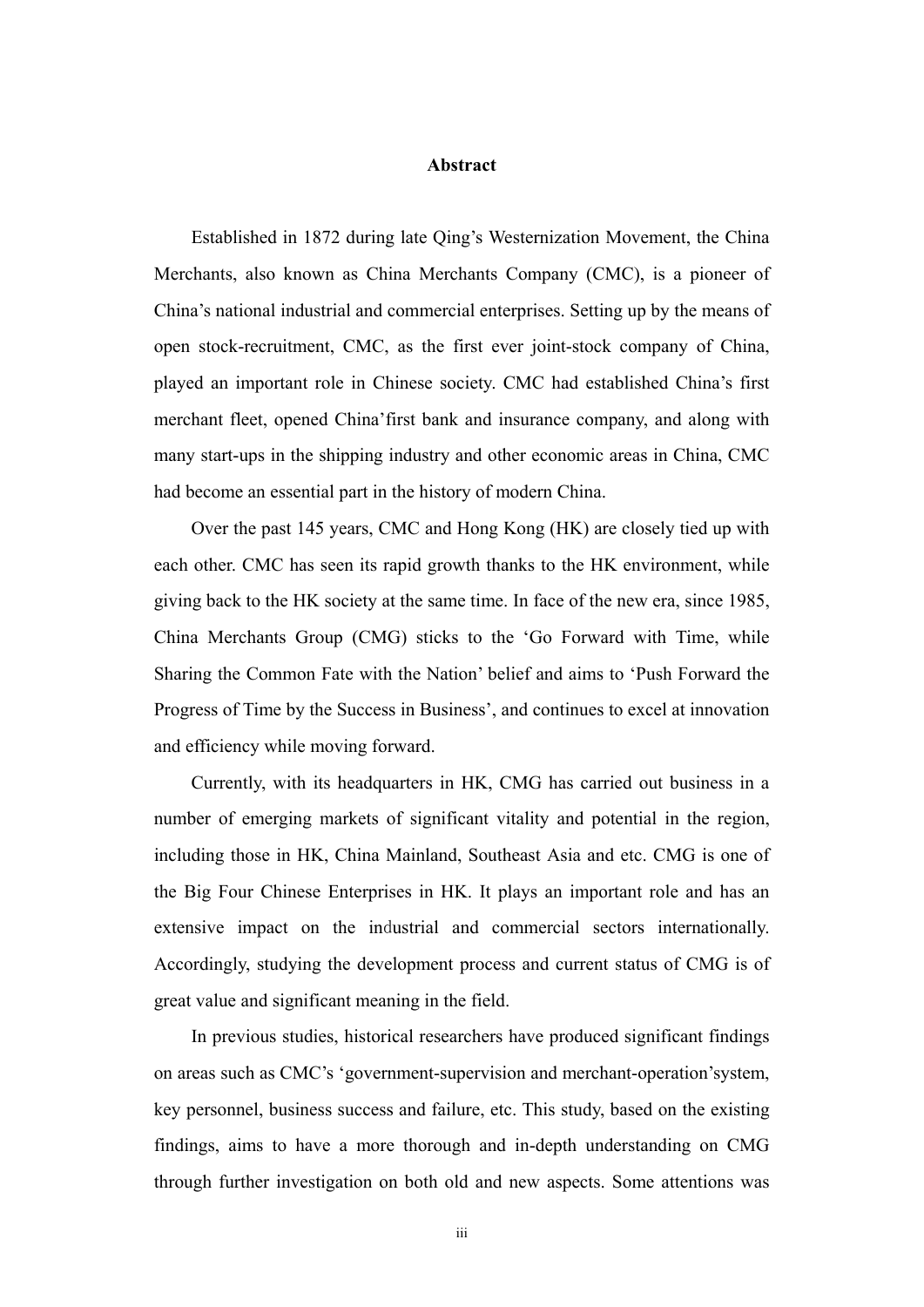paid to assessing the role in which CMG played in the relations between Hong Kong and China Mainland. This study thus fills up an important gap and offers an assessment of the significance of the CMG in Hong Kong's economic and enterprise history.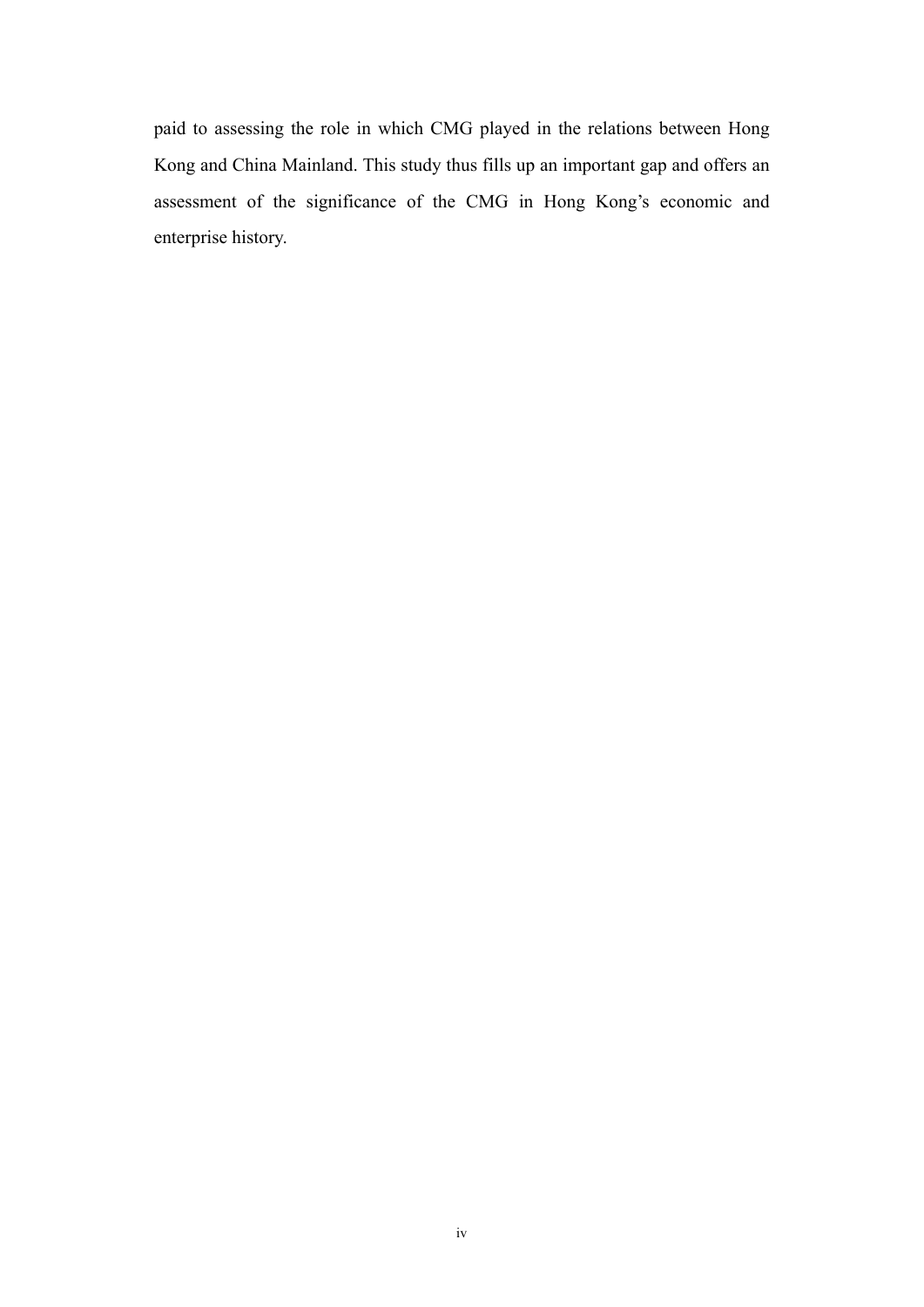| $\mathbf{1}$   |
|----------------|
| $\rm ii$       |
| 111            |
| V              |
| vi             |
| viii           |
| 1              |
| 1              |
| $\overline{4}$ |
| 14             |
| 18             |
| 18             |
| 23             |
| 27             |
| 34             |
| 34             |
| 39             |
| 48             |
| 52             |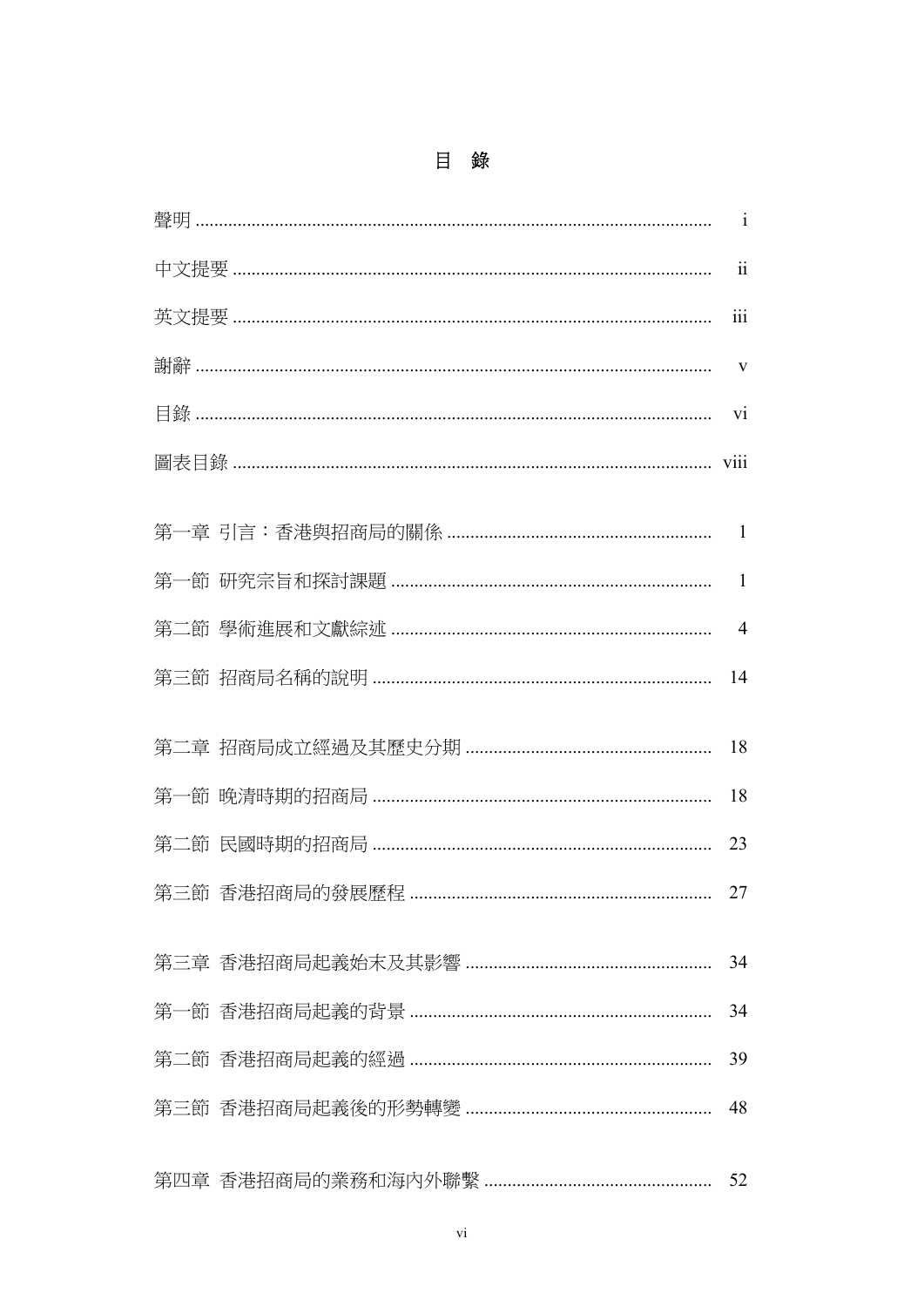|  | 52 |
|--|----|
|  | 56 |
|  | 63 |
|  | 71 |
|  | 71 |
|  | 74 |
|  | 79 |
|  | 85 |
|  | 85 |
|  | 87 |
|  | 90 |
|  | 95 |
|  | 96 |
|  |    |
|  |    |
|  |    |